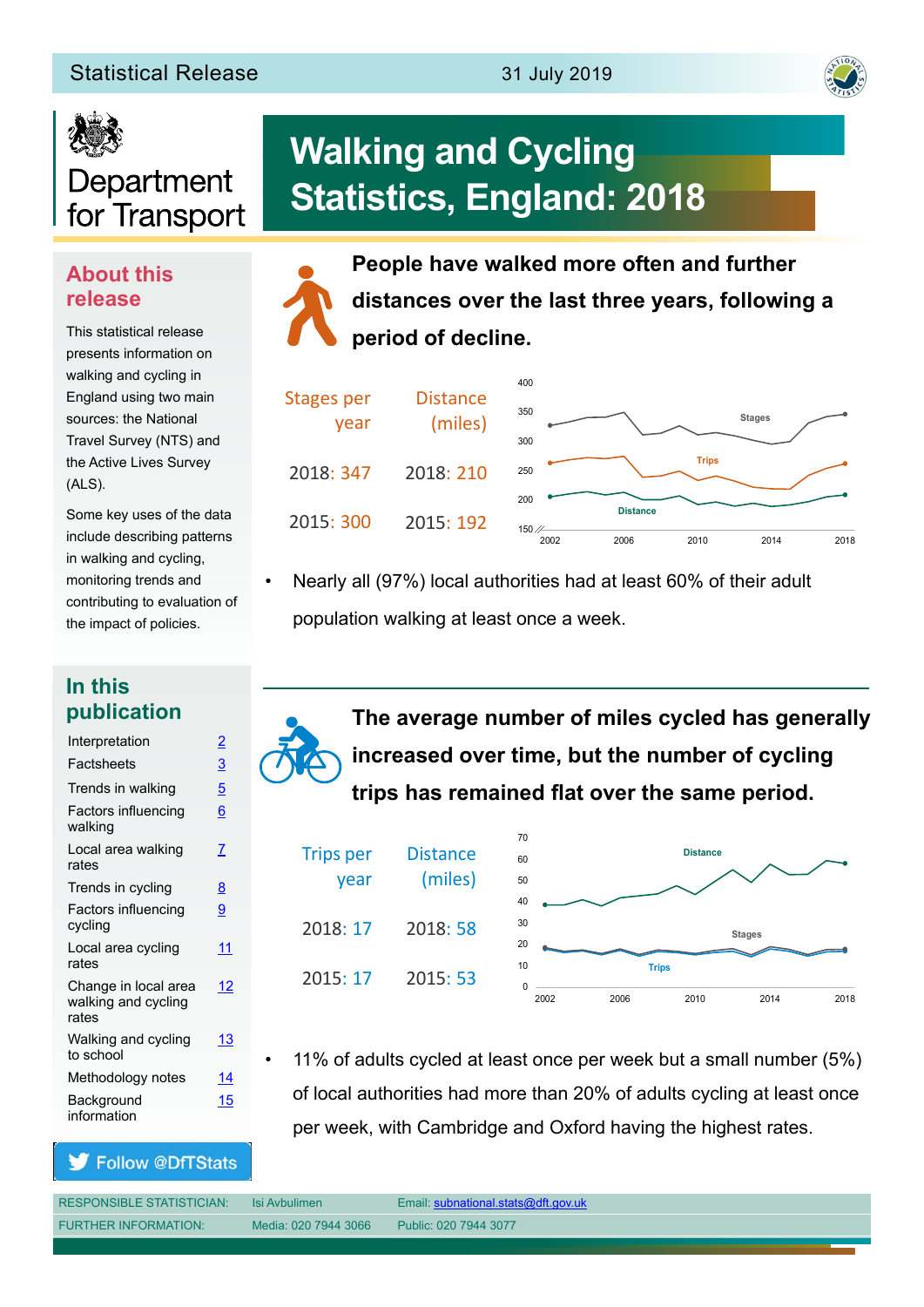### **Interpretation of results**

The results from the National Travel Survey (NTS) and the Active Lives Survey (ALS) are not directly comparable due to a number of methodological diferences which are summarised below.

#### **National Travel Survey**

- Covers the calendar year, the latest being 2018.
- Interview with household members and a one week travel diary. All trip, stage and distance statistics are based on the travel diary.
- Results from the NTS in this publication are primarily based on the one week travel diary element of the survey.
- Covers all ages.
- Continuous survey which enables analysis of patterns and trends.

#### **Active Lives Survey**

- Covers a 12 month period from mid-November, the latest being mid-November 2017 to mid-November 2018.
- Push-to-web survey, with around 180,000 adults taking part in 2017-18.
- Results from the ALS are based on respondents remembering how many days they have walked or cycled in the last 28 days.
- Covers those aged 16+.
- Three years worth of data (2015-16, 2016-17 and 2017-18).

### **Feedback**

We always welcome feedback to help ensure we meet the needs of users: [subnational.stats@dft.gov.uk](mailto:subnational.stats%40dft.gov.uk?subject=).

#### **What dataset should I use?**

The NTS includes personal travel within Great Britain, by residents of private households in England, along the public highway, by rail or by air. It allows us to look at walking and cycling in isolation, but also compare to other modes of travel and look at long term trends.

The ALS measures the number of people taking part in sport and physical activity by those aged 16+ in England. It has a much larger sample size than the NTS so allows us to look at estimates of walking and cycling at the local authoritiy level.

#### **National Statistics**

The NTS was assessed by the UK Statistics Authority against the Code of Practice and was confrmed as National Statistics in July 2011.

Results from the ALS are not National Statistics.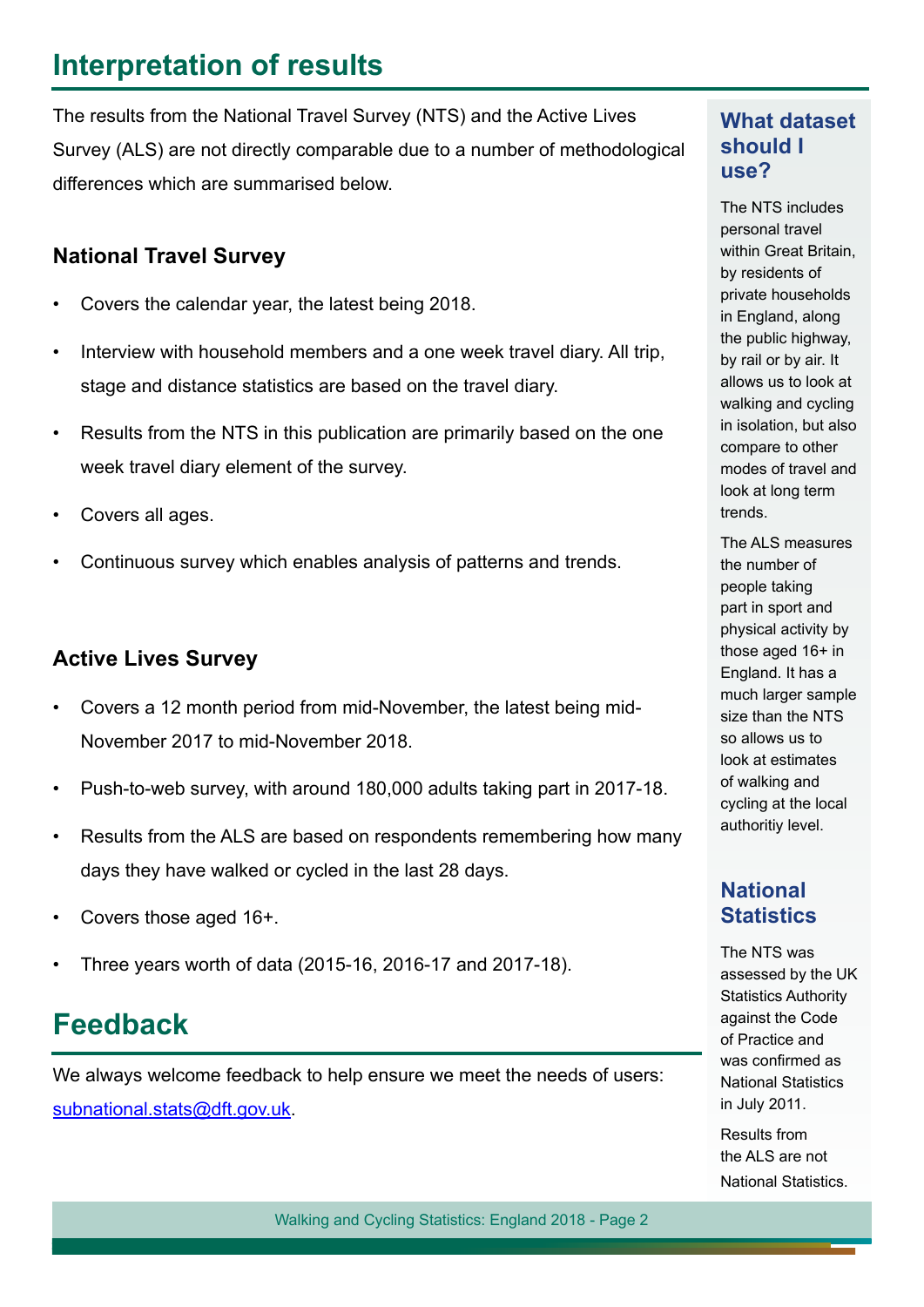### **Walking Factsheet: 2018**



**Trip:** A one-way course of travel with a single main purpose. A "walking trip" is one where the greatest part was walked. **Stage:** Trips consist of one or more stages. A new stage is defned when there is a change in the mode of transport.

#### **Purpose [ALS]**

Proportion of adults walking at least once a week, mid-Nov 2017 to mid-Nov 2018



Seven out of ten adults walked at least once a week. More adults walked for leisure than for travel. This is similar to previous years.

> **Leisure:** For the pleasure or value of the activity **Travel:** Getting from A to B **Any**: Leisure or Travel

#### **Time spent walking [ALS]**

Proportion of adults walking, by purpose, mid-Nov 2017 to mid-Nov 2018



#### **Car access [NTS]**



People without access to a car walk more and further than those that have access to a car.

### **Mobility [NTS]**



Adults with no mobility difficulties make twice as many walking trips and walk nearly three times as far as those with mobility difficulties.



**Escort Education**: Escorting or accompanying a child/children to school.

 **Sources:** NTS: National Travel Survey 2018 (any walking on the public highway) ALS: Active Lives Survey 2017-2018 (aged 16+ only, walk: at least 10 minutes)

**Follow @DfTStats**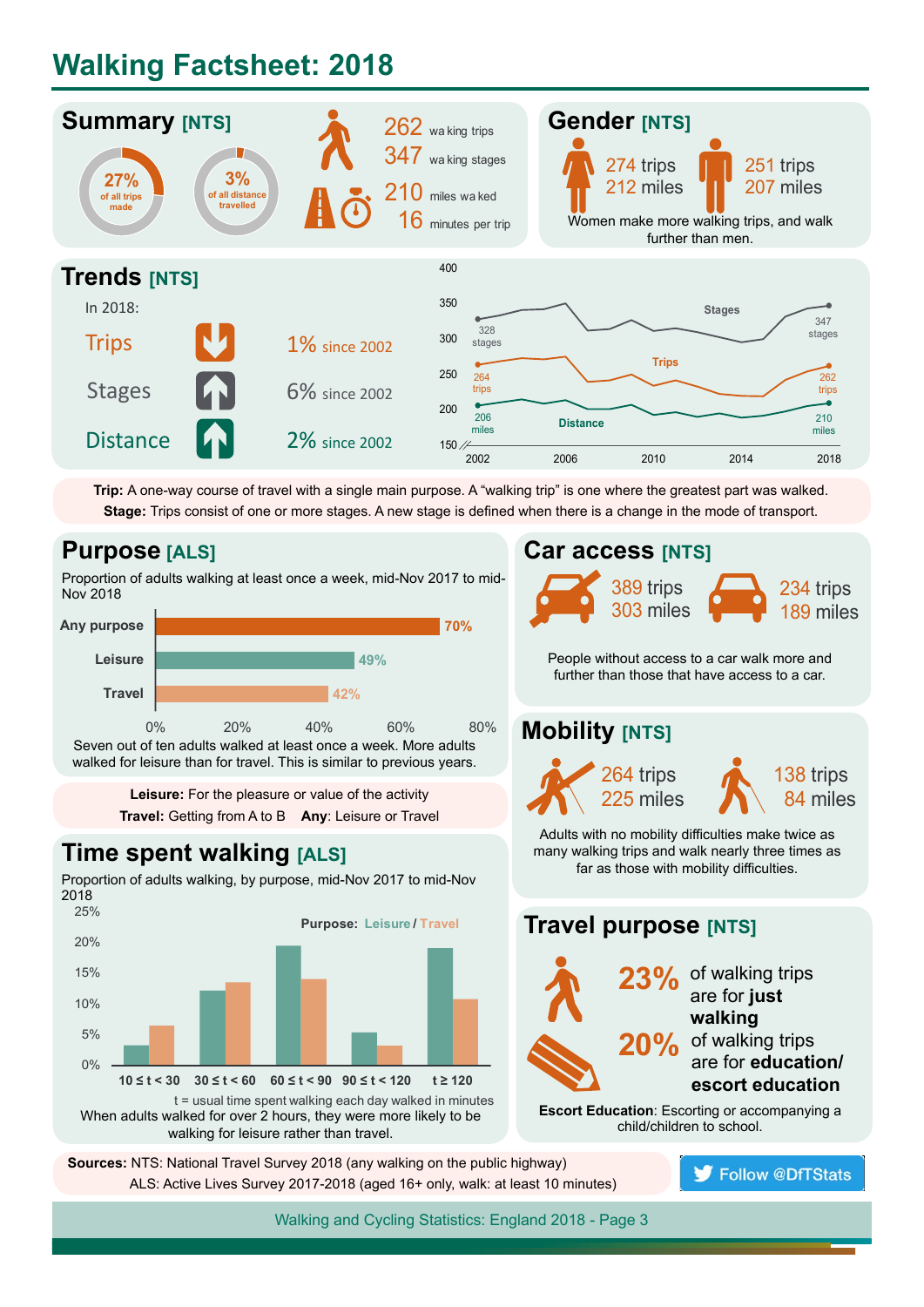### **Cycling Factsheet: 2018**



**Trip:** A one-way course of travel with a single main purpose. A "cycling trip" is one where the greatest part was cycled. **Stage:** Trips consist of one or more stages. A new stage is defned when there is a change in the mode of transport.

#### **Purpose [ALS]**

Proportion of adults cycling at least once a week, mid-Nov 2017 to mid-Nov 2018



Just over one in ten adults cycled at least once a week. More adults cycled for leisure than for travel. This is similar to previous years.

> **Leisure:** For the pleasure or value of the activity **Travel:** Getting from A to B **Any**: Leisure or Travel

#### **Time spent cycling [ALS]**

Proportion of adults cycling, by purpose, mid-Nov 2017 to mid-Nov 2018



 **Sources:** NTS: National Travel Survey 2018 (any cycling on the public highway) ALS: Active Lives Survey 2017-2018 (aged 16+ only, any cycling)

#### **Car access [NTS]**



People without access to a car cycle more and further than those that have access to a car.

#### **Mobility [NTS]**



Adults with no mobility difficulties make far more cycle trips and cycle over seven times as far as those with mobility difficulties.

#### **Travel purpose [NTS]**



**Leisure purposes**: Visit friends at home and elsewhere, entertainment, sport, holiday and day trip.

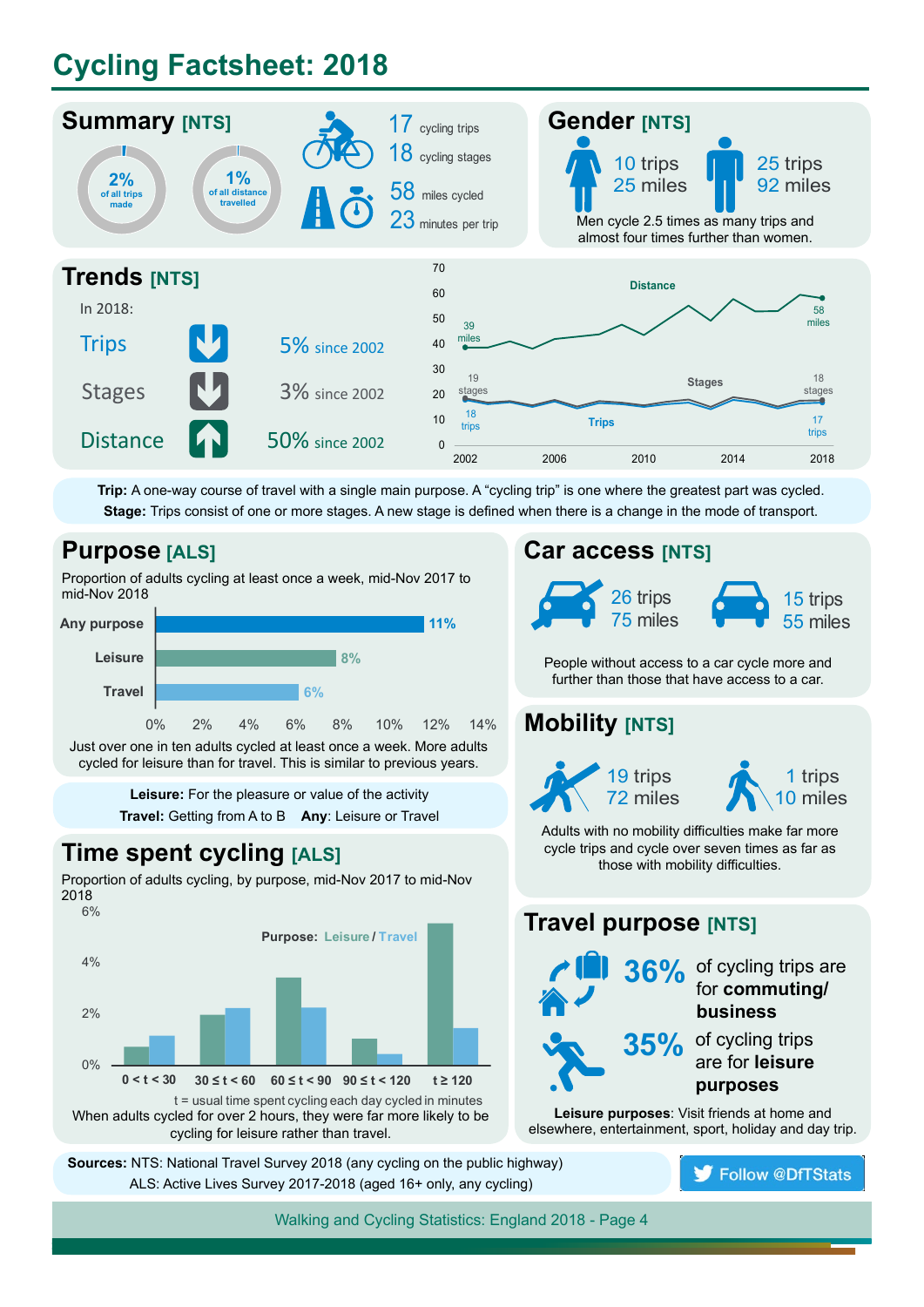### **Trends in walking**

**People on average have walked more often and further distances in the last three years, after a decline in recent years.** 

In 2018, people walked a total of 19,431 million stages in England. The average person:

- made 347 walking stages;
- walked 210 miles:
- spent about 83 minutes a week travelling by foot;
- made 27% of all their trips by walking;
- covered 3% of all their distance travelled by walking.

### **The number of walking trips and the reasons for walking difer between men and women, and people of diferent ages.**

In 2018, women on average made 23 more walking trips than men and walked 5 miles further. Women in their thirties (aged 30 to 39) made the highest number of walking trips. One possible reason for this is that women in their thirties make four times as many escort education trips than men of the same age, and walking is the most common mode used to make these trips.





#### **Walks in the NTS**

A **walking stage** in the NTS is one where someone walks as part of an overall trip. If the walk stage constitutes the longest stage in the trip by distance, it is also classed as **walking trip.** Walks under 50 yards and off the public highway are excluded. Walks over 50 yards but under 1 mile ("short walks") were recorded on day 1 of the travel diary.

**Distance figures** include walks made as part of any trip.

#### **CWIS objective**

**Walking stages** are the main metric for one of the objectives in the Department's Cycling and Walking Investment Strategy.

For more information, please see the [Methodology](#page--1-0) notes.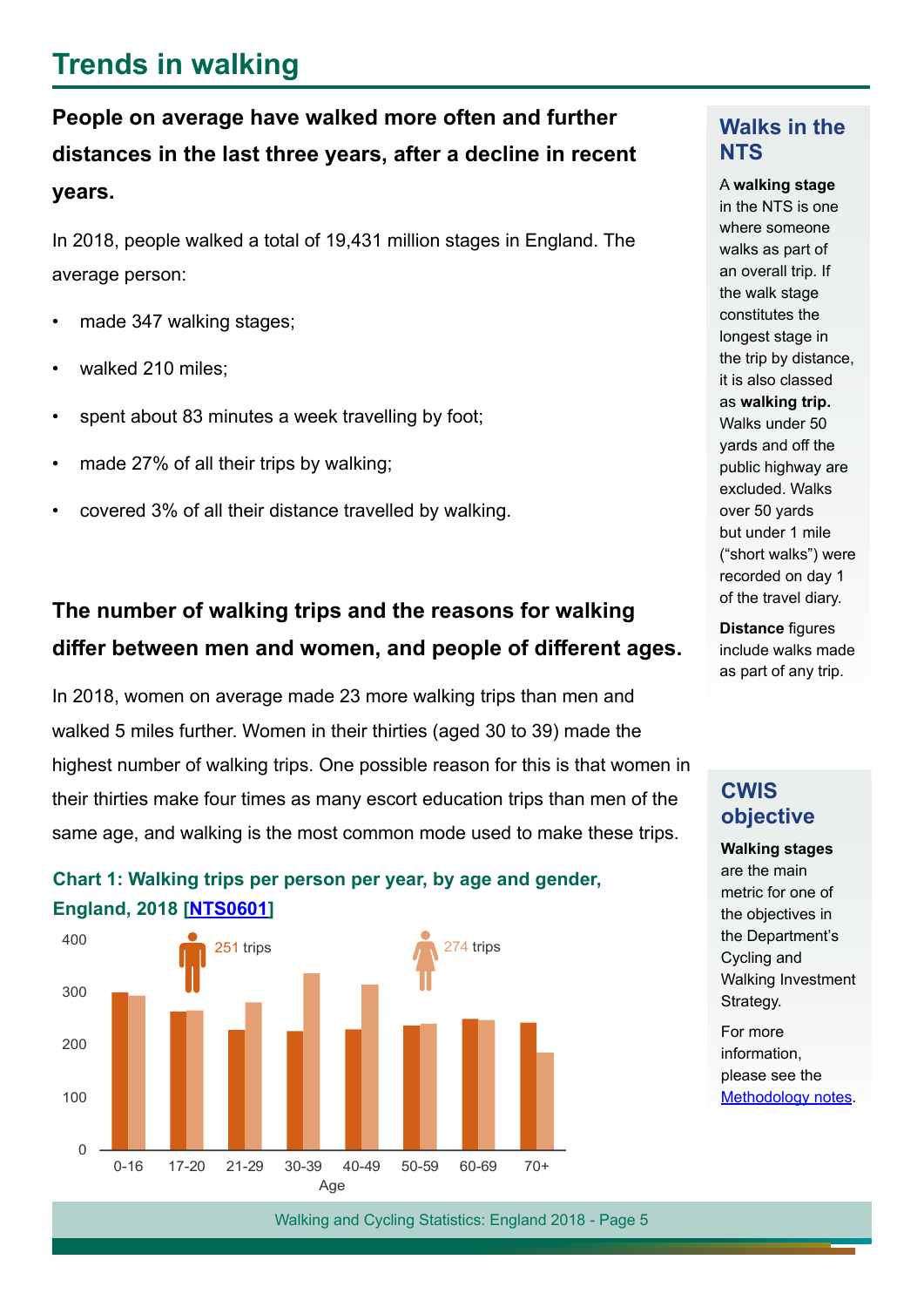### **Factors infuencing walking rates**

### Adults with mobility difficulties walk far less often and much **shorter distances.**

In 2018, adults with no mobility difficulties walked twice as many trips as those with mobility difficulties (264 trips compared to 138 trips) and walked nearly three times as far.

### **People without access to a car are far more reliant on walking as a mode of transport.**

People in households without access to a car made 53% of all their trips and 11% of their distance travelled by foot. This compares to 23% of trips and 3% of distance for those in households with access to a car.

### **The most common reason that people cite for not walking more is that they walk enough already.**

In 2018, the NTS asked respondents to select reasons that applied to them from a list of reasons for not walking more. The most common reason selected by far was "Walk enough already" with 37% of respondents indicating this was a reason for them not walking more.

### **The number of pedestrians killed or seriously injured has generally been decreasing.**

In Great Britain, the number of pedestrians killed or seriously injured has decreased by 16% from 7,977 in 2008 to 6,710 in 2018 (using the series

adjusted for changes in severity reporting), <sub>10,000</sub> although the trend in the last 5 years is broadly fat with a slight rise in the latest year.

**Chart 2: Pedestrians killed or seriously injured (adjusted and unadjusted), Great Britain, 2008 to 2018 [[RAS30001](https://www.gov.uk/government/statistical-data-sets/ras30-reported-casualties-in-road-accidents)]** 0



Walking and Cycling Statistics: England 2018 - Page 6

#### **Mobility**  difficulties

In this context, an adult (aged 16+) has mobility difficulties, if they say they have difficulties travelling on foot, by bus or both.

In 2018, 9% of adults reported that they had mobility difficulties.

#### **Adjusted KSI fgures**

Serious and slight road accident figures have been adjusted to account for a change in severity reporting systems in a large number of forces who record road accidents. We recommend using the adiusted figures for understanding trends over time.

For more information see [Reported road](https://www.gov.uk/government/statistics/reported-road-casualties-great-britain-main-results-2018)  [causalities Great](https://www.gov.uk/government/statistics/reported-road-casualties-great-britain-main-results-2018)  [Britain, main](https://www.gov.uk/government/statistics/reported-road-casualties-great-britain-main-results-2018)  [results: 2018.](https://www.gov.uk/government/statistics/reported-road-casualties-great-britain-main-results-2018)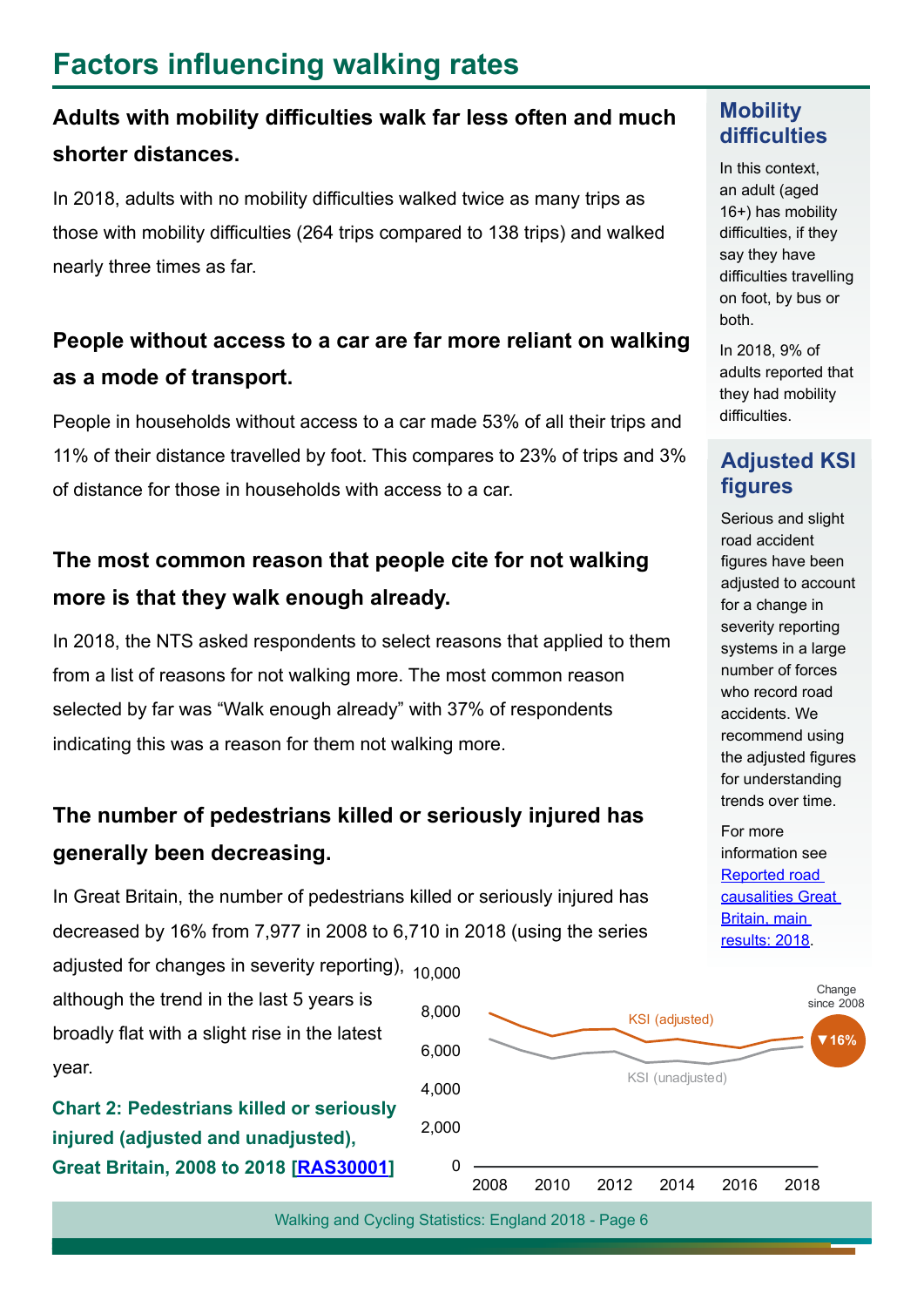### **Local area walking rates**

### **Nearly all (97%) local authorities had at least 60% of their adult population walking at least once a week.**

The local authority with the highest prevalence of walking at least once a week was the City of London\* (87%), followed by Isles of Scilly\* (83%) and Richmond upon Thames (83%). Note that fgures for City of London and Isles of Scilly should be interpreted with caution due to their smaller sample sizes.

Ten local authorities had less than 60% of their adult population walking at least once a week, with Pendle having the lowest prevalence at 55%.

#### **Map 1: Proportion of adults walking at least once a week by Local Authority, England, 2017-2018 [\[CW030](https://www.gov.uk/government/statistical-data-sets/participation-in-walking-and-cycling-cw03)3]**



#### **How accurate are these local estimates?**

The Active Lives Survey has a standard sample size of at least 500 persons per local authority.

The data tables accompanying this release include 95% confdence interval half widths, which demonstrate the accuracy of the estimates and the likely range of values for the true value. For more information, see the "Notes and Defintions" document.

\*Note that due to their small size, the estimate for City of London and Isles of Scilly has a higher degree of error associated with it.

#### Table 1: Top and bottom five local authorities for walking at least **once a week, England, 2017-2018 [\[CW030](https://www.gov.uk/government/statistical-data-sets/participation-in-walking-and-cycling-cw03)3]**

| <b>Local Authority</b> | %    | <b>Local Authority</b> | $\frac{9}{6}$ |
|------------------------|------|------------------------|---------------|
| City of London*        | 86.5 | <b>Boston</b>          | 58.6          |
| Isles of Scilly*       | 83.4 | Rotherham              | 58.5          |
| Richmond upon Thames   | 83.1 | Sandwell               | 57.9          |
| Kingston upon Thames   | 82.5 | Hyndburn               | 56.5          |
| Cambridge              | 82.4 | Pendle                 | 54.6          |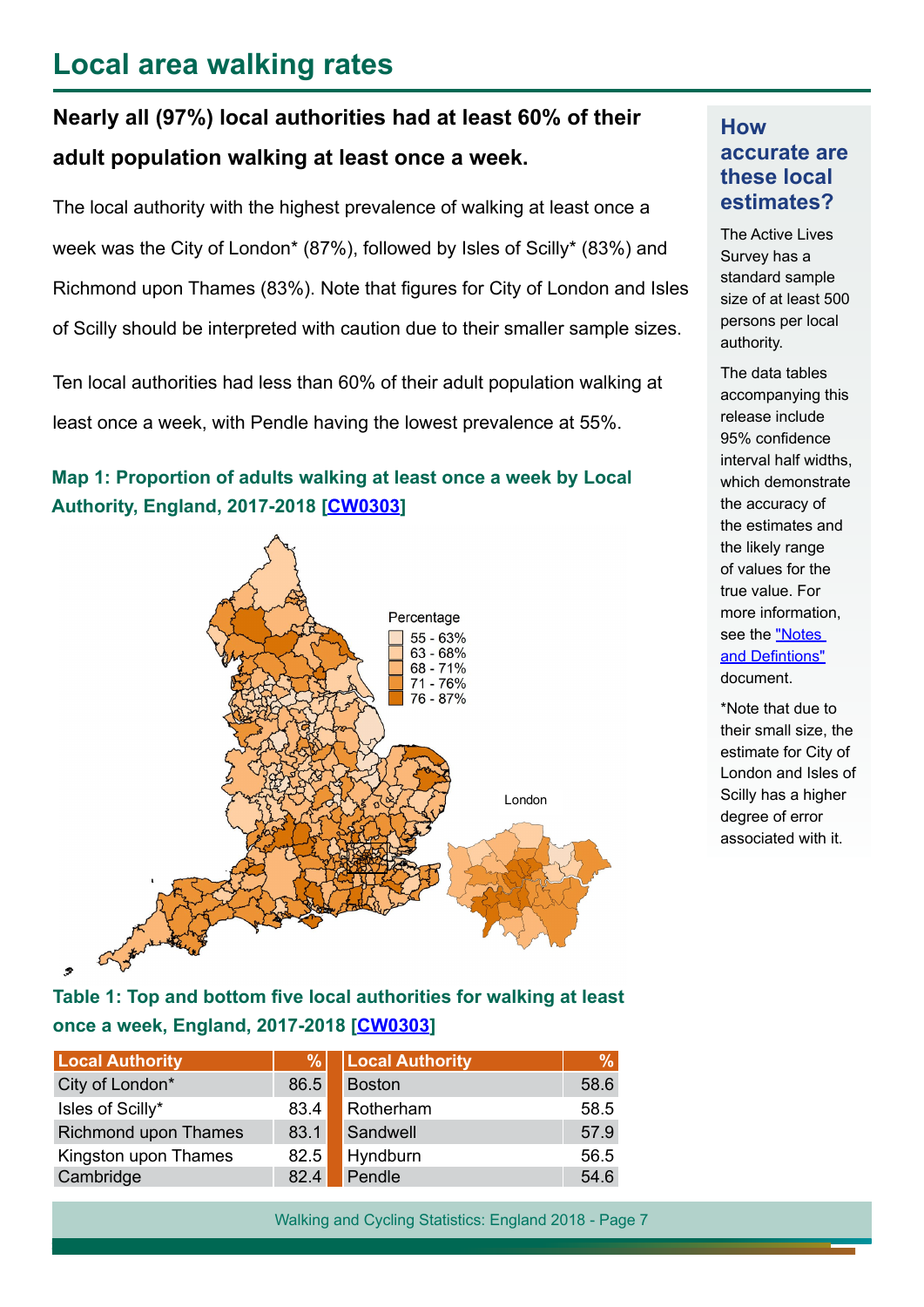### **Trends in cycling**

**The average number of miles cycled per person has generally increased since 2002, but the number of cycling trips remained at a similar level to previous years.**

In 2018, people cycled a total of 1,006 million stages. The average person:

- made 17 cycling trips (and 18 cycling stages);
- cycled 58 miles, 50% higher than in 2002;
- spent about 8 minutes a week travelling by bike;
- made 2% of all their trips by cycling;
- covered 1% of all their distance by cycling.





If we look at "cyclists", that is people who recorded the use of a bicycle in their NTS travel diary at least once, we get a diferent picture. In 2018, cyclists made on average 333 trips per year (about 6 trips a week) and travelled around 1,104 miles per year, 61% further than in 2002.

#### **What is a cycling trip in the NTS?**

A cycling trip in the NTS is one where cycling is the main mode in terms of distance. Distance figures include cycling stages made as part of any trip. The number of respondents using this mode is small, so results (particularly year-on-year variability) should be interpreted with caution.

Due to these small sample numbers, sometimes we average over more than one year to increase the reliability of the data.

#### **CWIS objective**

**Cycling stages** are the main metric for one of the objectives in the Department's Cycling and Walking Investment Strategy.

For more information, please see the [Methodology notes.](#page--1-0)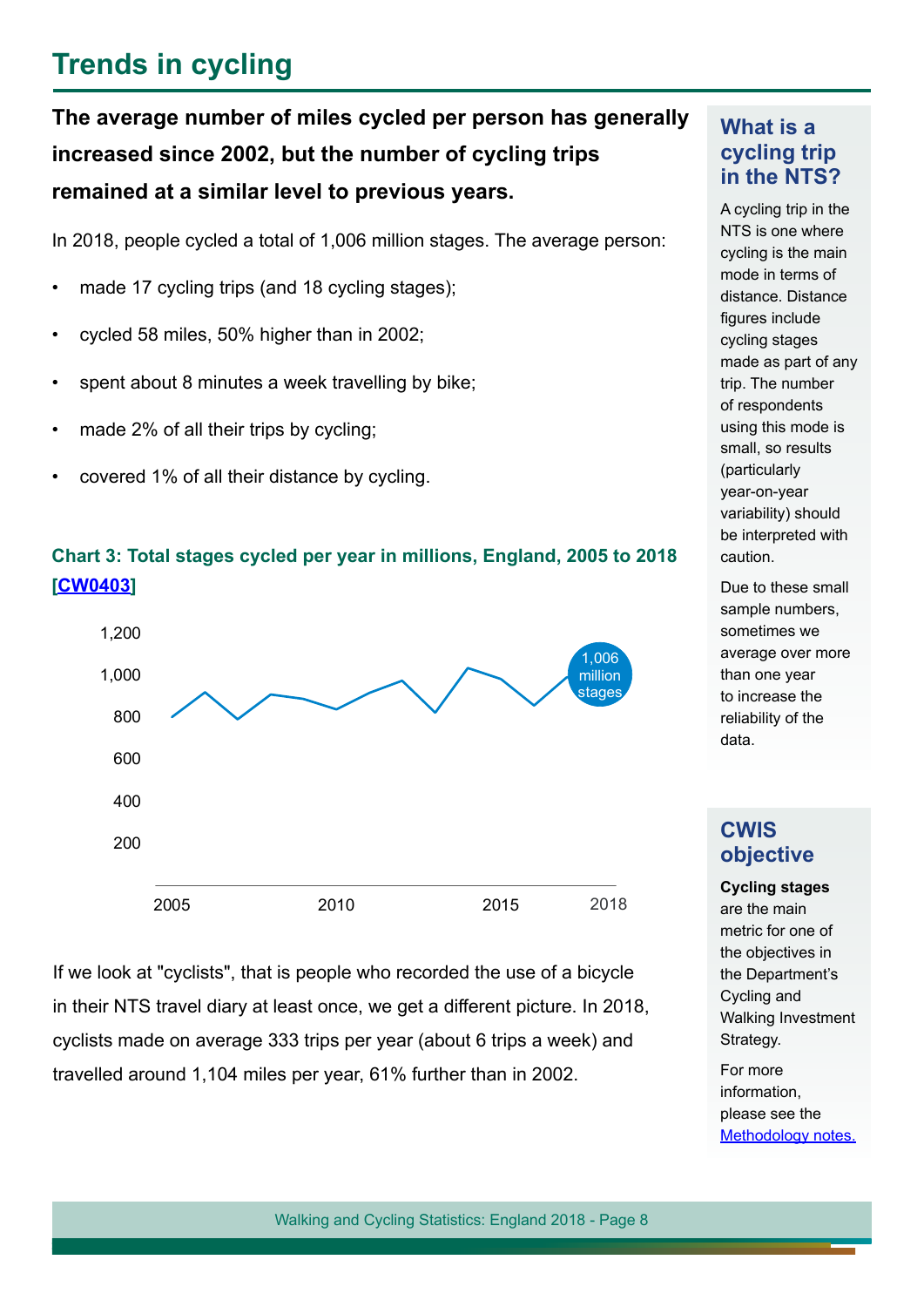### **Trends in cycling**

### **Men cycle more often and further than women, and adults in their forties cycle the most.**

In 2018, men made 15 more cycle trips than women (25 trips compared to 10 trips), and cycled almost four times further than women (92 miles compared to 25 miles). Adults aged 40–49 made the most cycling trips for both men and women.

**Chart 4: Cycling trips per person per year, by age and gender, England, 2018 [[NTS0601](https://www.gov.uk/government/statistical-data-sets/nts03-modal-comparisons#mode-by-age-and-gender)]**



### **Factors infuencing cycling rates**

#### **Two ffths of people have access to a bicycle.**

In England, 42% of people aged over 5 owned or had access to a bicycle in 2016 to 2018 combined. This proportion has remained the same as previous years. Bicycle ownership is most prevalent amongst people aged under 17 years old.

### **Having no interest in cycling and road safety concerns are the most common reasons cited for people not cycling more, along with there being too much trafc.**

The NTS asks respondents (those aged 5 and over) about the barriers to people cycling more. Individuals were asked to look at a list of reasons for not cycling more and select which apply to them, regardless of whether they currently cycle or not. Respondents could select more than one barrier from the list. The most common barriers cited for people not cycling more were "No interest in cycling" and "Road safety concerns" with 25% each of respondents indicating these were reasons for them not cycling more. This was followed by "Too much traffic/traffic too fast" (16%).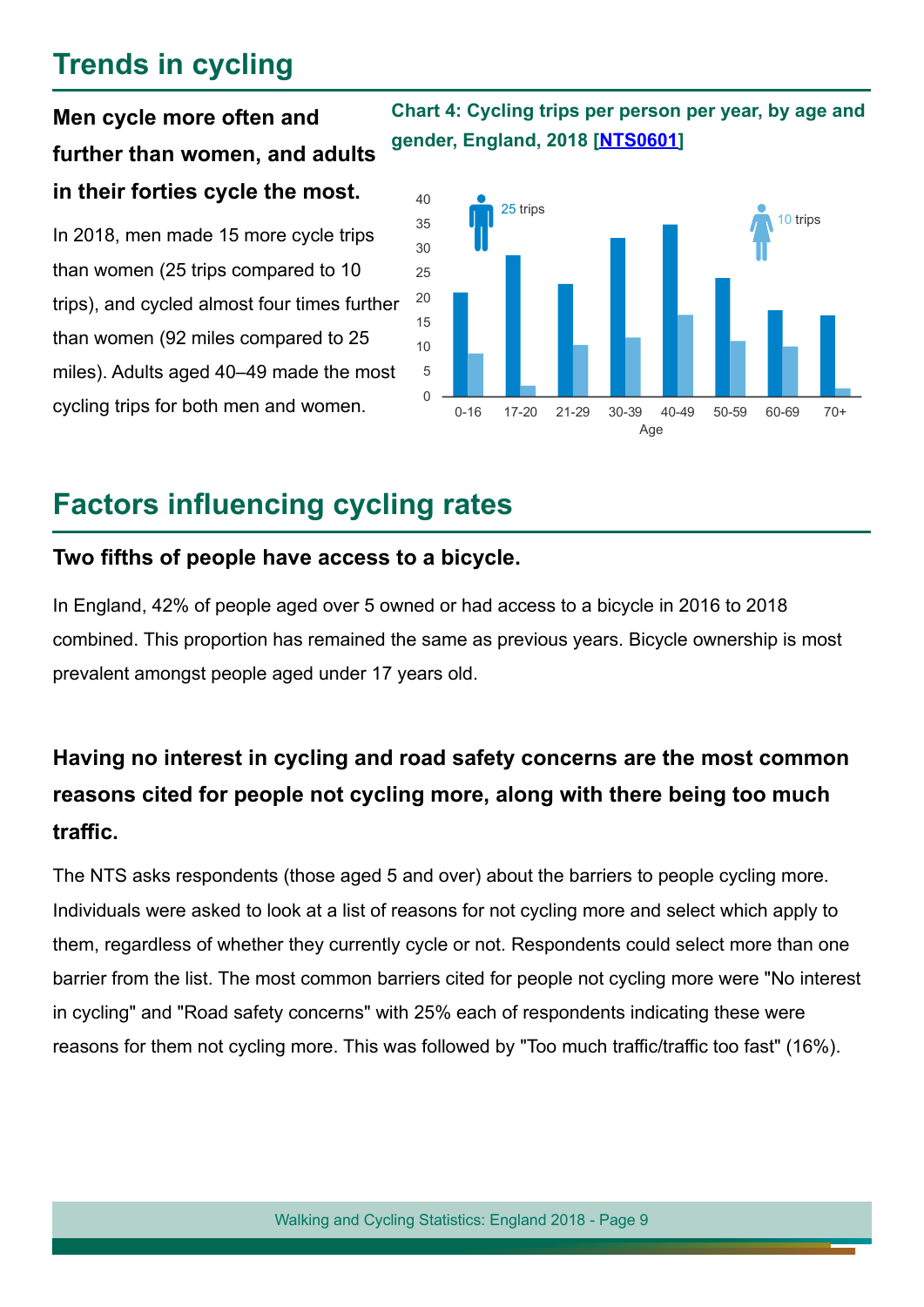### **Factors infuencing cycling rates**

#### **Three ffths of adults feel that it is too dangerous to cycle on the roads.**

In 2019, the frst wave of the National Travel Attitudes Study (NTAS) showed that 61% of adults aged 18+ in England agreed that "it is too dangerous for me to cycle on the roads". Women were more likely than men to agree (68% to 54%) and people were just as likely to agree if they were aged 25-34 as they were aged 65 and older. Cyclists were less likely to believe that cycling was too dangerous for them than non-cyclists (50% to 65%).

#### **Chart 5: Proportion of adults aged 18+ who agree with the statement "It is too dangerous for me to cycle on the roads", by gender, age band, cycling and driving status, England, 2019 [[NTAS0103](https://www.gov.uk/government/statistical-data-sets/national-travel-attitudes-study-ntas)]**



### **The number of cyclists killed or seriously injured has been rising since 2008.**

In Great Britain, the number of pedal cyclists killed or seriously injured has

increased by 29% from 3,191 in 2005 to 4,132 in 2018, (using the series adjusted for changes in

severity reporting). This may be in part due to the 32% increase in miles cycled per person in England over this period. 3,000 4,000 5,000

**Chart 6: Pedal cyclists killed or seriously injured, Great Britain, 2008 to 2018 [\[RAS30001\]](https://www.gov.uk/government/statistical-data-sets/ras30-reported-casualties-in-road-accidents)** 1,000



**Adjusted KSI fgures**

Serious and slight road accident figures have been adjusted to account for a change in severity reporting systems in a large number of forces who record road accidents. We recommend using the adjusted figures for understanding trends over time.

For more information see [Reported road](https://www.gov.uk/government/statistics/reported-road-casualties-great-britain-main-results-2018)  [causalities Great](https://www.gov.uk/government/statistics/reported-road-casualties-great-britain-main-results-2018)  [Britain, main](https://www.gov.uk/government/statistics/reported-road-casualties-great-britain-main-results-2018)  [results: 2018.](https://www.gov.uk/government/statistics/reported-road-casualties-great-britain-main-results-2018)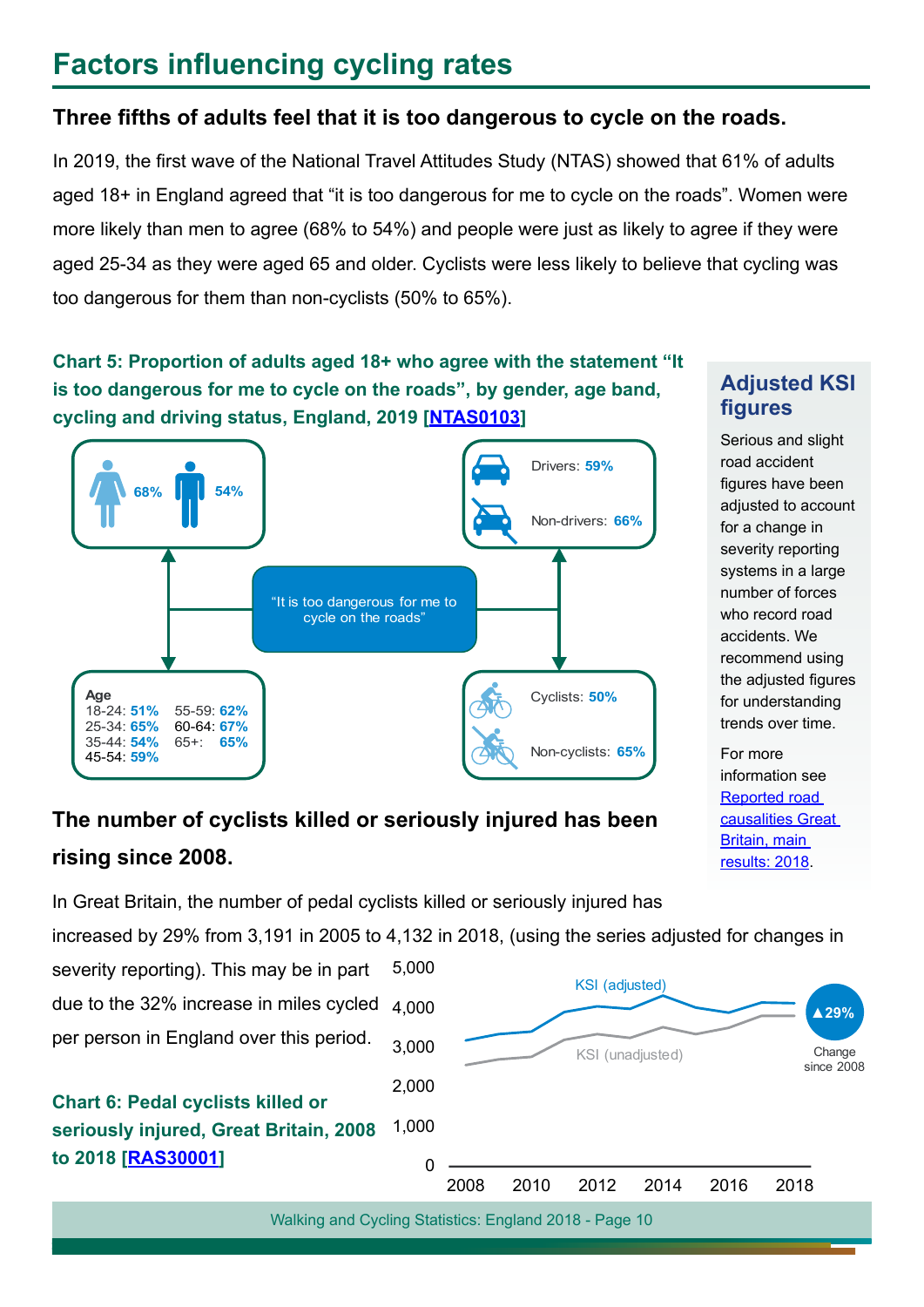### **Local area cycling rates**

### **Nearly all (95%) local authorities had less than 20% of their adult population cycling at least once a week.**

The local authority with by far the highest prevalence for cycling at least once a week was Cambridge (57%), followed by Oxford (39%) and Isles of Scilly\* (35%). Havering had the lowest prevalence of cycling at least once a week at 3%. Only 15 authorities had more than 20% of their adult population cycling at least once a week.

#### **Map 2: Proportion of adults cycling at least once a week by Local Authority, England, 2017-2018 [[CW0302](https://www.gov.uk/government/statistical-data-sets/participation-in-walking-and-cycling-cw03)]**



#### **How accurate are these local estimates?**

The Active Lives Survey has a standard sample size of at least 500 persons per local authority.

The data tables accompanying this release include 95% confidence interval half widths, which demonstrate the accuracy of the estimates and the likely range of values for the true value. For more information, see the "Notes and Defintions" document.

\*Note that due to their small size, the estimate for City of London and Isles of Scilly has a higher degree of error associated with it.

#### Table 2: Top and bottom five local authorities for cycling at least **once a week, England, 2017-2018 [\[CW030](https://www.gov.uk/government/statistical-data-sets/participation-in-walking-and-cycling-cw03)2]**

| <b>Local Authority</b>      | %    | <b>Local Authority</b> | $\frac{9}{6}$ |
|-----------------------------|------|------------------------|---------------|
| Cambridge                   | 57.5 | Wolverhampton          | 4.8           |
| Oxford                      | 39.2 | Harrow                 | 4.5           |
| Isles of Scilly*            | 35.4 | Medway                 | 4.5           |
| South Cambridgeshire        | 27.4 | Wellingborough         | 4.3           |
| <b>Richmond upon Thames</b> | 26.5 | Havering               | 3.4           |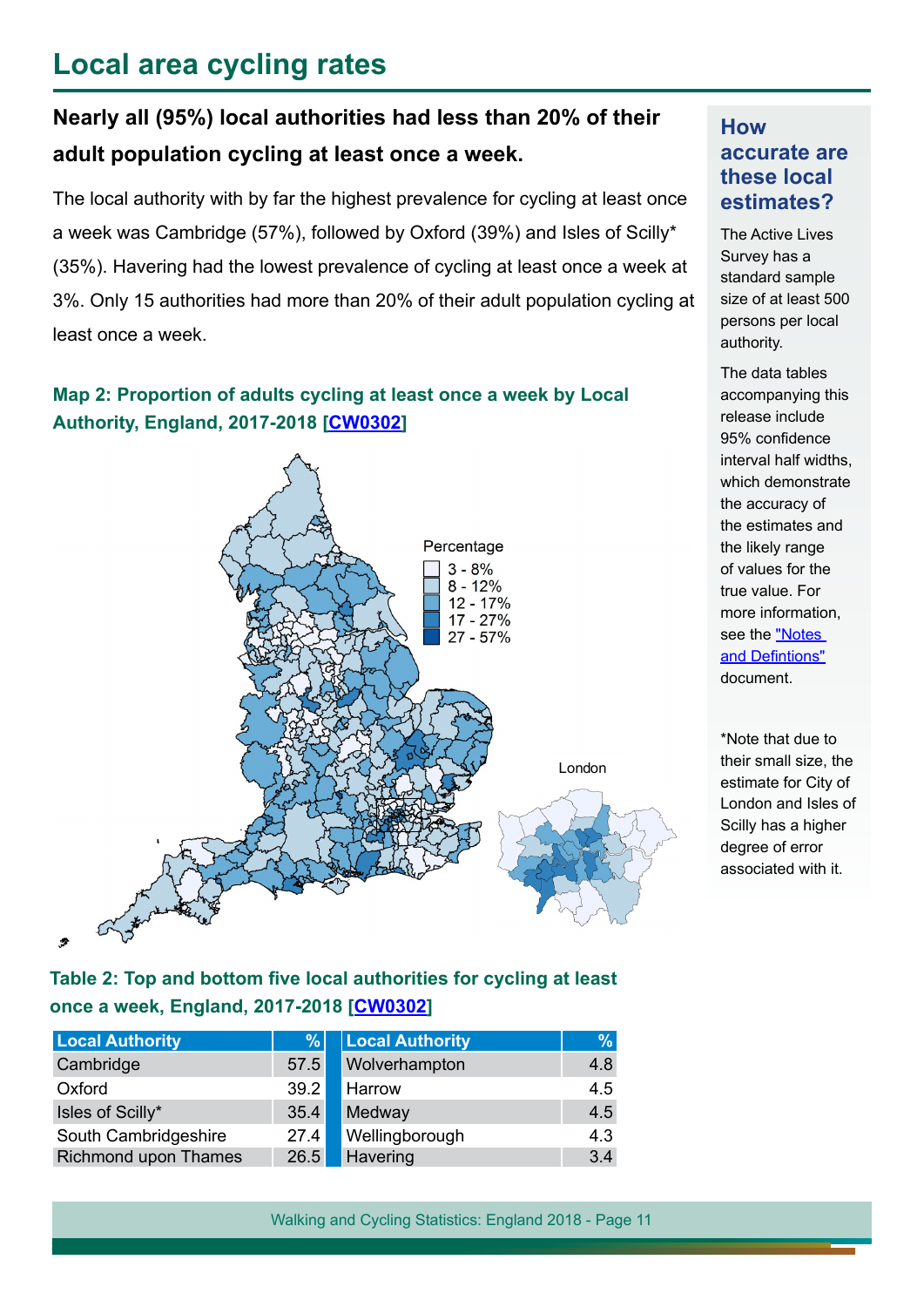### **Changes in local area walking and cycling rates**

**Walking rates have increased slightly at the national and regional level since 2015-16; with more variation at the local authority level.**

The proportion of adults walking at least once a week increased overall in England from 68% in 2015-16 to 70% in 2017-18. All regions saw an increase over this period, with increases in North West, East of England, South East and South West being statistically significant.

Looking at local authority level, 36 local authorities saw a signifcant change (increase or decrease) in the proportion of adults walking at least once a week. Runnymede had the largest increase from 61% in 2015-16 to 74% in 2017-18. East Lindsey had the largest decrease from 72% to 62%.

### **Rates of cycling once a week have fallen slightly at the national level since 2015-16; the picture is more varied at local authority level.**

The proportion of adults cycling at least once a week in England fell slightly from 12% in 2015-16 to 11% in 2017-18, a statistically significant decrease. East of England was the only region that saw a statistically signifcant change over this period, with a fall in proportion from 14% to 13%.

The picture at local authority level was more varied, with 22 local authorities seeing a signifcant change (increase or decrease) in the proportion of adults cycling at least once a week from year 1 of the survey. Folkestone and Hythe had the largest increase in proportion from 8% in 2015-16 to 17% in 2017-18. City of London\* had the largest decrease in proportion from 22% down to 11%.

#### **Table 3: Local authorities with largest increases in proportion of adults walking and cycling at least once a week between 2015-16 and 2017-18 [[CW0302](https://www.gov.uk/government/statistical-data-sets/walking-and-cycling-statistics-cw) and [CW030](https://www.gov.uk/government/statistical-data-sets/participation-in-walking-and-cycling-cw03)3]**

| <b>Local Authority</b> | % point increase<br>(walking) | <b>Local Authority</b> | % point increase<br>(cycling) |
|------------------------|-------------------------------|------------------------|-------------------------------|
| Runnymede**            | 12.9                          | Folkestone and Hythe** | 8.8                           |
| South Norfolk**        | 12.1                          | Stratford-on-Avon**    | 6.6                           |
| Torridge**             | 11.5                          | Brent**                | 5.7                           |
| South Kesteven**       | 11.2                          | Hounslow               | 5.5                           |
| Knowsley**             | 10.6                          | <b>New Forest</b>      | 5.2                           |

\*\* change is statistically significant.

Walking and Cycling Statistics: England 2018 - Page 12

#### **How far back can we compare local area data?**

The ALS has been captured on a consistent basis for three years, allowing us to compare local level rates from 2015-16 to 2017-18.

#### **Statistically**  significant

If a change is statistically significant then we can be confident that the diference seen in those sampled are reflective of the population.

\*Change for City of London should be interpreted with caution due to small sample size.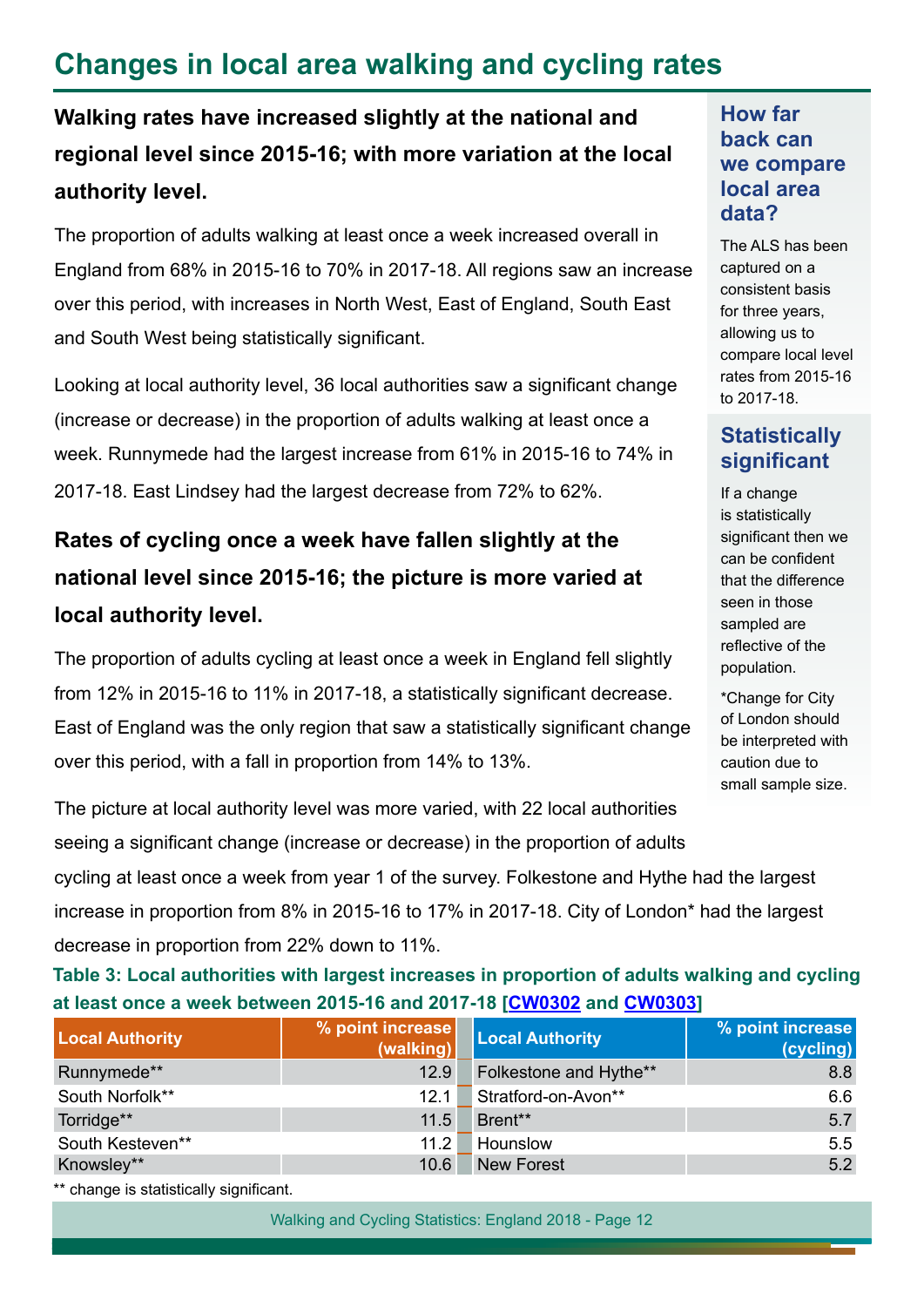### **Walking and cycling to school**

### **Half of children usually walk or cycle to school, which has remained broadly the same over the past sixteen years.**

In 2018, 44% of all children (aged 5-16) usually walked to school. 51% of primary school children usually walked to school, similar to previous years, while 37% of secondary school children did so, a decrease from 45% in 2002. The lower rate in part reflects the longer distances secondary school children travel to school: 3.5 miles compared to 1.5 miles for primary school children.

Only 3% of all children usually cycled to school. This proportion has remained between 2% and 3% since 2002. Secondary school children cycled more: 4% of them usually cycled to school compared to 3% of primary school children.





The most popular alternative to walking or cycling for primary school children was car / van at 42%, which switches to bus (private or local) for secondary school children at 30%.



#### **Trips to school**

In this section, **primary school children** are those aged 5-10 years and **secondary school children** are those aged 11- 16 years.

The usual mode used by children to get to school is not collected in the NTS trip diary but they are asked a question in the household interview.

#### **CWIS Objective**

**Percentage of children aged 5-10 years walking to school** is the main metric for one of the objectives in the Department's Cycling and Walking Investment Strategy.

For more information, please see the [Methodology](#page--1-0) notes.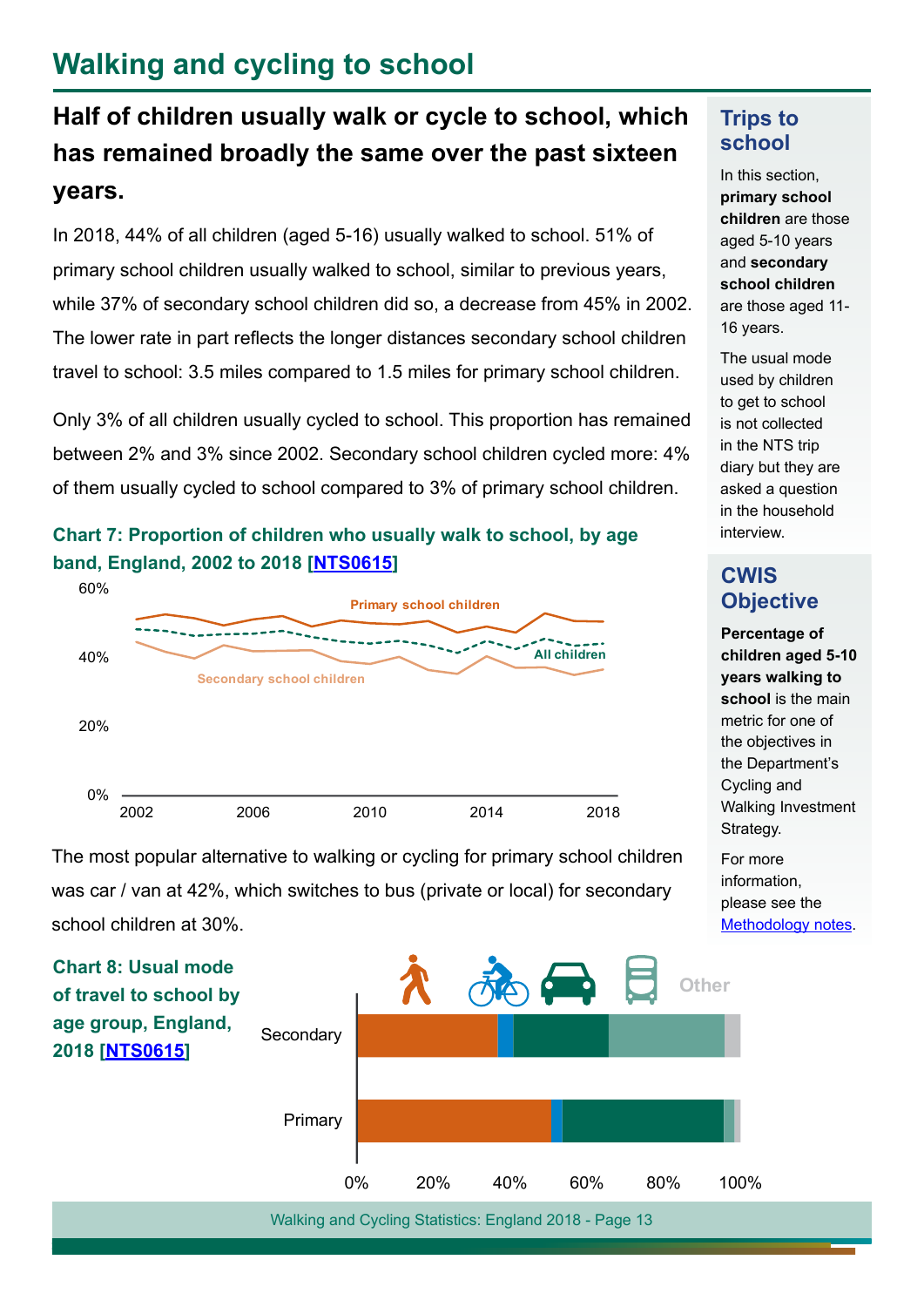### **Methodology notes**

#### **General information**

The web tables give further details of the results presented in this statistical release: [www.gov.uk/](www.gov.uk/government/organisations/department-for-transport/series/walking-and-cycling-statistics) [government/organisations/department-for-transport/series/walking-and-cycling-statistics](www.gov.uk/government/organisations/department-for-transport/series/walking-and-cycling-statistics)

Guidance on the methods used to compile these statistics, including the calculations of confdence intervals, is available in the "Notes and Definitions" document: [www.gov.uk/transport-statistics](www.gov.uk/transport-statistics-notes-and-guidance-walking-and-cycling)[notes-and-guidance-walking-and-cycling](www.gov.uk/transport-statistics-notes-and-guidance-walking-and-cycling)

#### **National Travel Survey**

The National Travel Survey (NTS) is administered by the Department for Transport (DfT) and is a household survey designed to provide a rich source of data on personal travel. In 2017, the sample size was around 6,000 households and 14,000 individuals.

#### **Active Lives Survey**

The Active Lives Survey (ALS) is a push-to-web survey administered by Sport England and is used to derive official estimates of participation in sport and physical activity. The ALS had a sample size of around 180,000 adults in England in mid-November 2017 to mid-November 2018, thus enabling analysis at local authority level.

#### **Cycling and Walking Investment Strategy**

Under the Infrastructure Act 2015, the government is required to set a Cycling and Walking Investment Strategy (CWIS) for England. In April 2017, the frst CWIS was published with the ambition of: *We want to make cycling and walking the natural choices for shorter journeys, or as part of a longer journey. By 2040, our ambition is to deliver better safety, better mobility and better streets.*

The government's strategy is set out in the published document: [https://www.gov.uk/government/](https://www.gov.uk/government/publications/cycling-and-walking-investment-strategy) [publications/cycling-and-walking-investment-strategy.](https://www.gov.uk/government/publications/cycling-and-walking-investment-strategy)

#### **National Statistics**

The NTS was assessed by the UK Statistics Authority against the Code of Practice and was confrmed as National Statistics in July 2011.

Results from the ALS are not National Statistics.